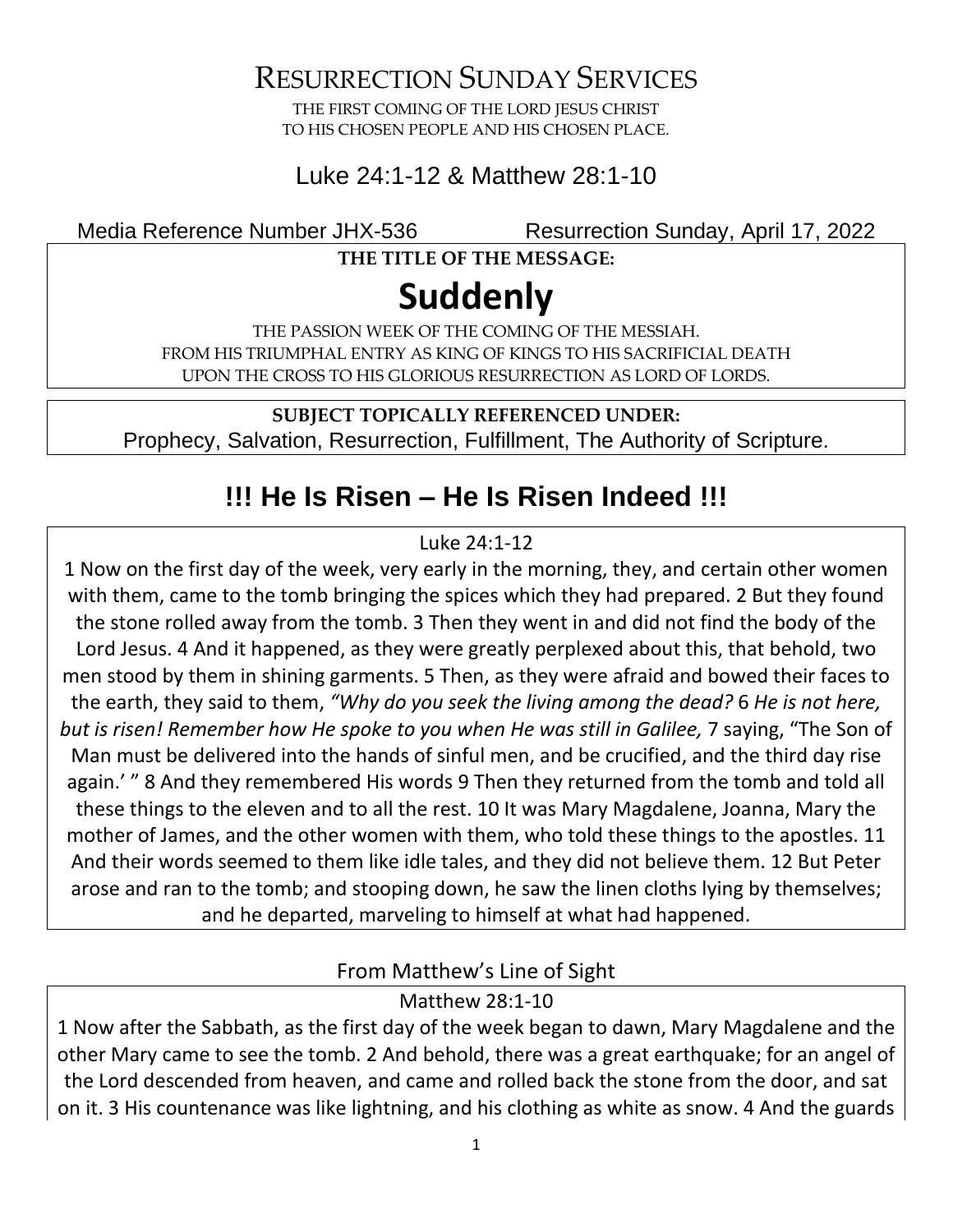shook for fear of him, and became like dead men. 5 But the angel answered and said to the women, *"Do not be afraid, for I know that you seek Jesus who was crucified.* 6 *He is not here; for He is risen, as He said. Come, see the place where the Lord lay.* 7 *And go quickly and tell His disciples that He is risen from the dead, and indeed He is going before you into Galilee; there you will see Him. Behold, I have told you."* 8 So they went out quickly from the tomb with fear and great joy, and ran to bring His disciples word. 9 And as they went to tell His disciples, behold, Jesus met them, saying, *"Rejoice!"* So they came and held Him by the feet and worshiped Him. 10 Then Jesus said to them, *"Do not be afraid. Go and tell My brethren to go to Galilee, and there they will see Me."*

When we talk about suddenly, that dramatic word can apply to anything in life and sometimes of course unexpected things.

### **The Headline News Read; "Death takes a holiday as patient goes broke"**

What of John Brandrick? In 2005 John Brandrick went to the doctor with troubling symptoms. The hospital performed numerous and extensive tests, as a result he was told that he had terminal pancreatic cancer and had only one year or less to live. When Brandrick heard this news, he decided it was time to live the good life. He quit his job. He sold his home. His sold his car and most of his clothing. He started spending his life savings. He traveled the world. He ate at expensive restaurants. He splurged. Having planned to spend his wealth down to coincide with the projected time of his death, Brandrick began to be concerned when he remembered that during the course of the year, he had been so focused on living it up that he didn't realize how good he felt. So, he went back to the hospital to find out why he was doing so well. It turned out; the hospital had been trying to get a hold of him for almost a year to let him know that there was a misdiagnosis. He didn't have pancreatic cancer at all, his pancreas was only inflamed at the time of the test and that he would heal up just fine. *"You're not dying Mr. Brandrick – you're going to live! That's why we've been trying to reach you for nearly a year" said the Doctors office.* Brandrick upon hearing the news became furious realizing now that he was penniless by his own design. In fact he was so unhappy that he sued the hospital for ruining his life!

*<https://www.cbc.ca/news/world/death-takes-a-holiday-patient-goes-broke-1.636306>*

I didn't follow-up to see if Mr. John Brandrick won his case or not, but I do know someone who did.

On This Sunday Morning 2,000 years ago Jesus Christ didn't **"Let death take a holiday – He destroyed it"**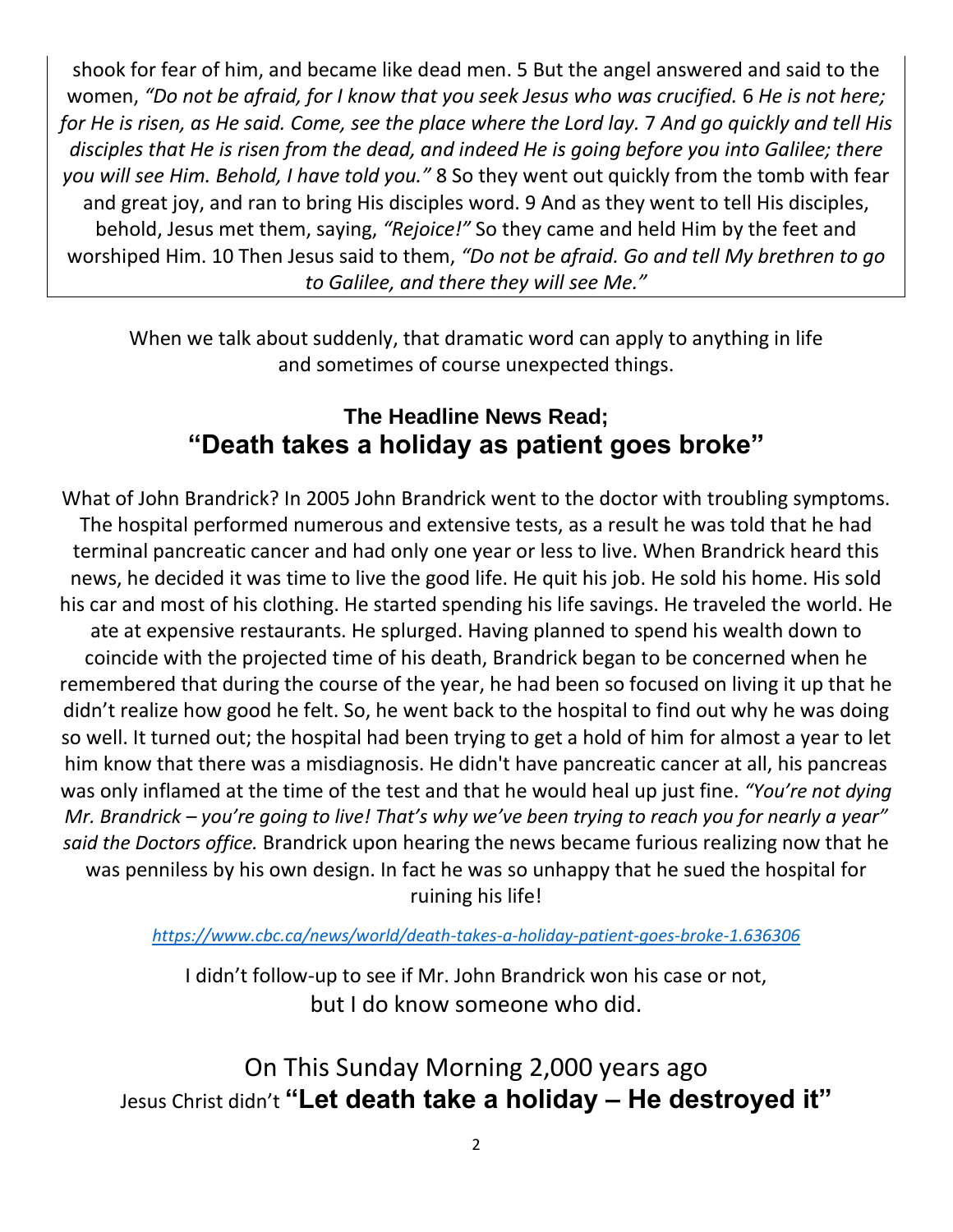If you know Jesus Christ today – the best thing that can happen to you is for you to move, relocate, get up and go to Heaven!

1 Corinthians 15:55-57 "O Death, (as mocking) where is your sting? O Hell, (as mocking) where is your victory?" 56 The sting of death is sin, and the strength of sin is the law. 57 But thanks be to God, who gives us the victory through our Lord Jesus Christ.

> Philippians 1:21 For to me, to live is Christ, and to die is gain.

## **Suddenly**

1.) Suddenly their grief was being challenged.

Matthew 28:1-3

Now on the first day of the week, very early in the morning, they, and certain other women with them, came to the tomb bringing the spices which they had prepared. 2 But they found the stone rolled away from the tomb. 3 Then they went in and did not find the body of the Lord Jesus.

#### Luke 24:1

1 Now on the first day of the week, very early in the morning, they, and certain other women with them, came to the tomb bringing the spices which they had prepared.

> They obviously were convinced that Jesus Christ was dead. They watched him suffer on the cross. They witnessed the Roman executioner thrust a sword into Jesus's chest to confirm his death.

# **Suddenly**

### 2.) Suddenly a collision was taking place.

Luke 24:2-3 But they found the stone rolled away from the tomb. 3 Then they went in and did not find the body of the Lord Jesus.

> This morning in Jerusalem, Israel there's an empty tomb – and that empty tomb is proof positive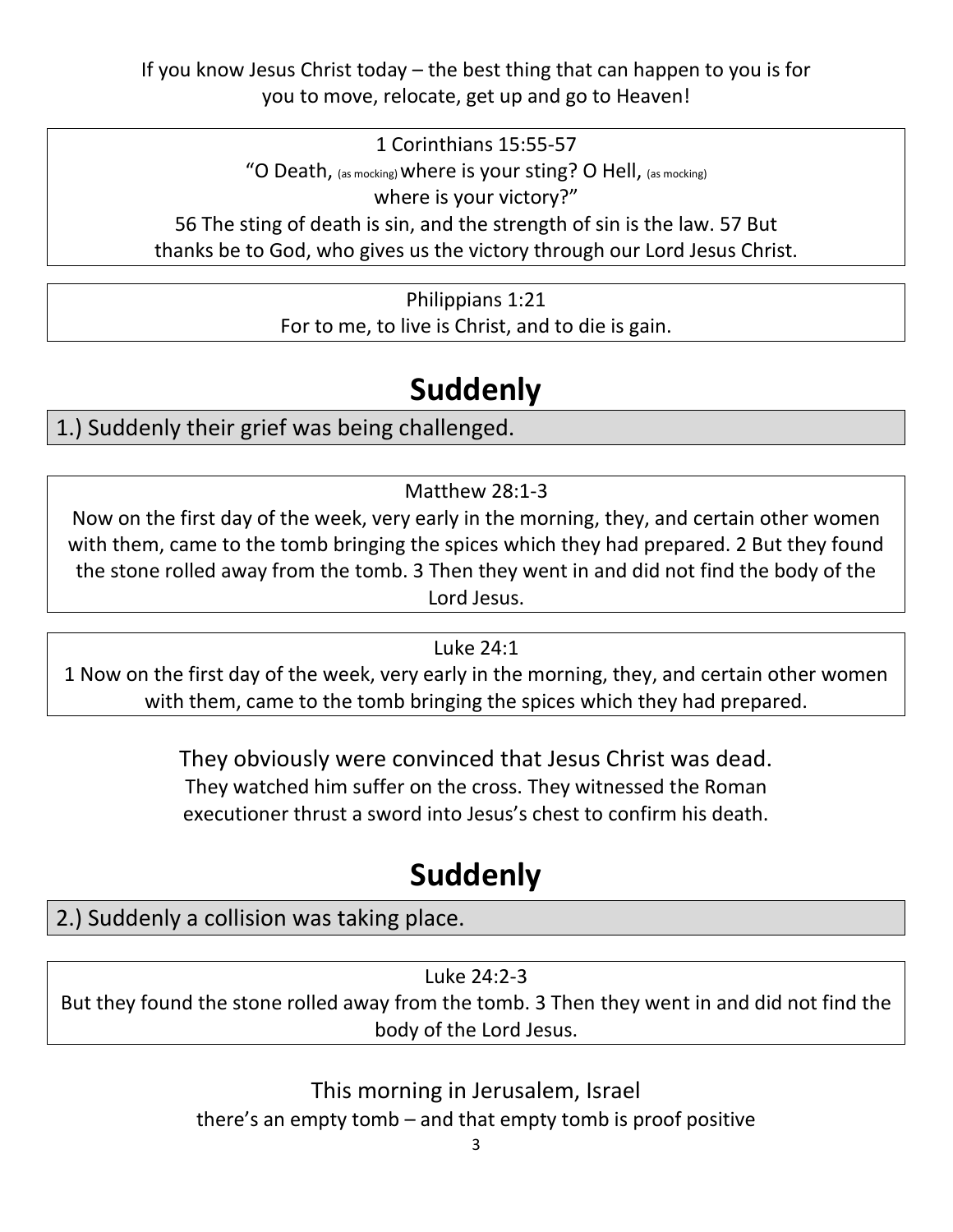that redemption has been available, that salvation has been purchased and that eternal life is a gift – bought by God.

This would be the message that would transform the world.

Matthew 24:14 And this gospel of the kingdom will be preached in all the world as a witness to all the nations, and then the end will come.

( this is the upside to technology )

## **Suddenly**

3.) Suddenly they became awestruck.

Now the word Awestruck is a word that we don't really use much anymore. I don't think it's because we no longer have any use for the word, but rather from the lack of us experiencing some fantastic thing or event.

Matthew 28:2-3

And behold, there was a great earthquake; *for an angel of the Lord descended from heaven, and came and rolled back the stone* from the door, and sat on it. 3 His countenance was like lightning, and his clothing as white as snow.

Luke 24:2-4

But they found the stone rolled away from the tomb. 3 Then they went in and did not find the body of the Lord Jesus. 4 And it happened, as they were greatly perplexed about this,

## **Suddenly**

4.) Suddenly they remembered what He had said.

#### Luke 24:4-8

And it happened, as they were greatly perplexed about this, that behold, two men stood by them in shining garments. 5 Then, as they were afraid and bowed their faces to the earth, they said to them, *"Why do you seek the living among the dead?* 6 *He is not here, but is risen! Remember how He spoke to you when He was still in Galilee,* 7 saying, "The Son of Man must be delivered into the hands of sinful men, and be crucified, and the third day rise again.' " 8 And they remembered His words…

Their Sorrow Had Been Turned to Joy – Unspeakable Joy.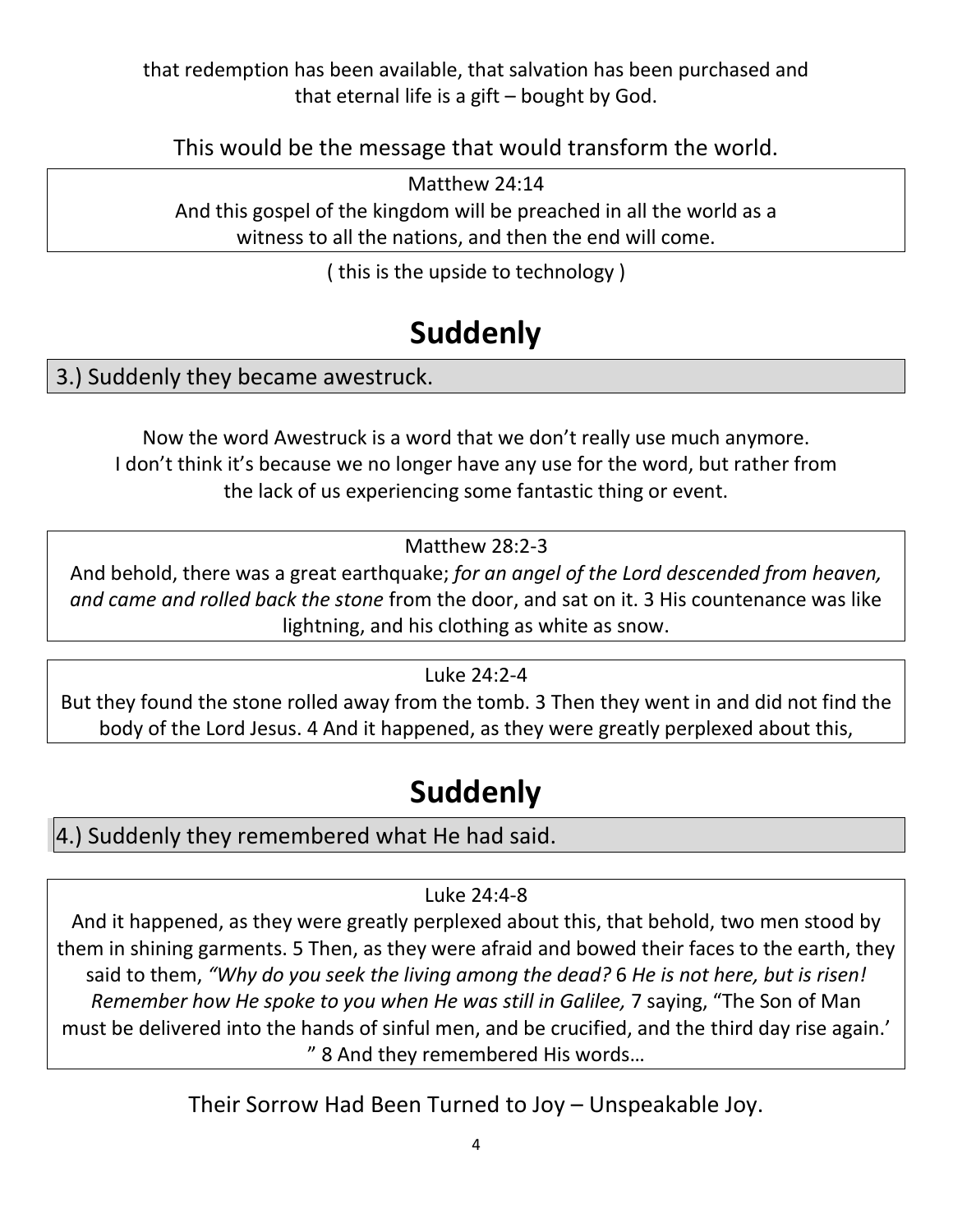### How often do you say to someone you love,

"I Love You" or "I Love You to The Moon and Back" or "I Love You More Than French Fries dipped in a Milk Shake or Peanut Butter on a Hotdog…

### We say it to drive it home deep into the heart.

Check This Out:

So accurate and parallel is history in the Bible, that on Resurrection morning was The Feast of the First Fruits, the first day of the week following the First Sabbath after the Passover - Jesus Christ was raised from the dead and so became the First Fruits of them that have died.

Leviticus 23:9-14, 1 Corinthians 15:20,23

## **Suddenly**

5.) Suddenly they are seeing Him for the first time.

Luke 24:12b

he (peter) saw the linen cloths lying by themselves;

and he departed, marveling to himself at what had happened.

Matthew 28:10 Then Jesus said to them, *"Do not be afraid. Go and tell My brethren to go to Galilee, and there they will see Me."*

# **Suddenly**

6.) Suddenly they came to the realization.

### A New Day Dawns Forever

They were experiencing the dawning of not only a new day but a new era, It was the long-awaited advent of a new covenant, a new dispensation of God.

### Since the birth of Jesus Christ to His public ministry to

His last week on earth - - the Old Testament scriptures had been and were being fulfilled unlike any other time.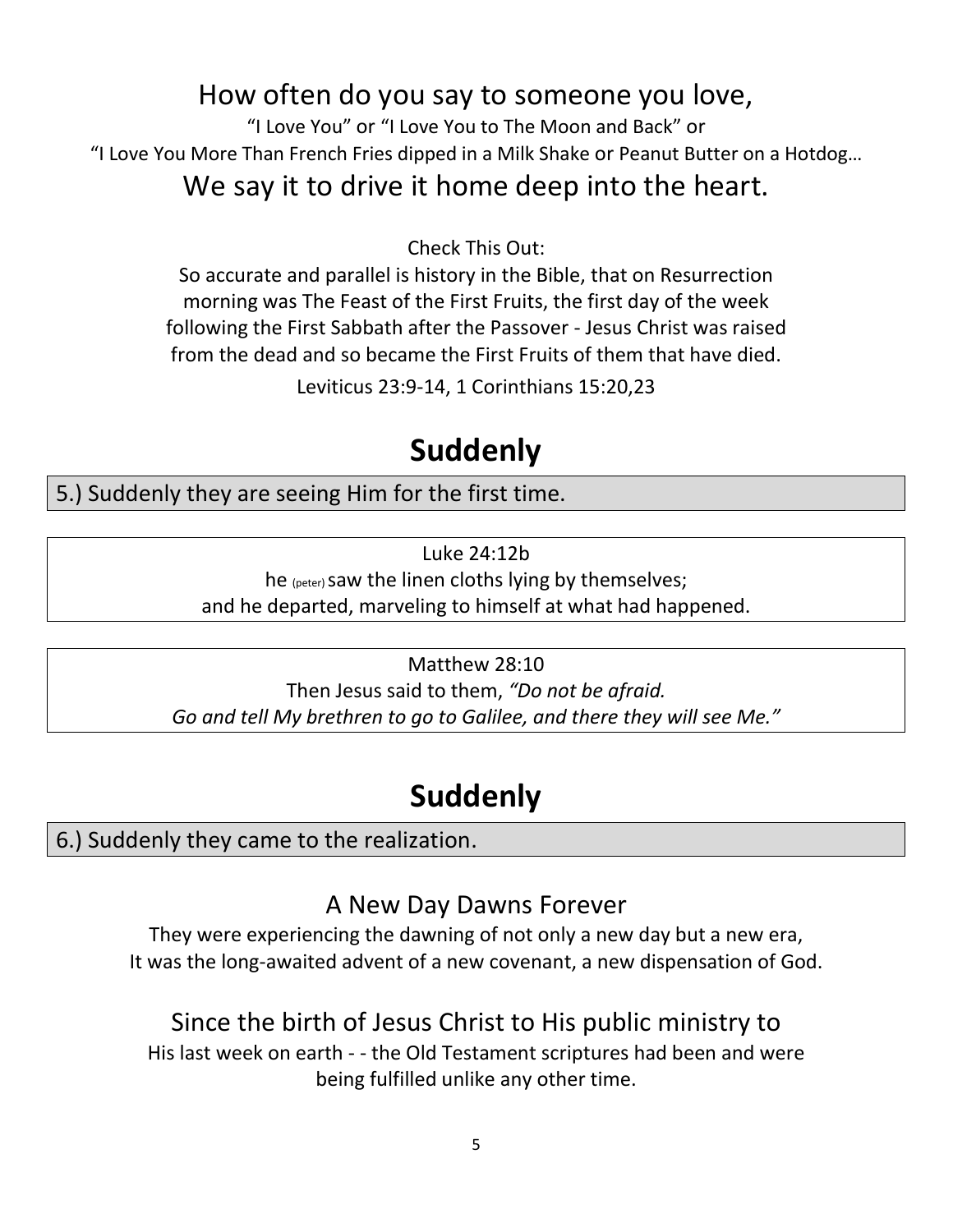### **The Realization is this: that all of Jesus' claims and all of His assertions had to be re-examined in light of His resurrection.**

All of His claims must now be disproven to not believe.

1. His claim to be the Alpha and the Omega.

- 2. His claim to be the Bread of Life.
- 3. His claim to be the Lamb of God.
- 4. His claim to be the Beginning and the End.
- 5. Claimed to be the one who lived and died and now is alive again.

These claims of Christs are now a burden upon every human being to reckon with, to deal with, to cope with!

## **Suddenly**

### 7.) Suddenly they had an unstoppable hope.

Hope is built upon a Promise.

A promise is believed in because of the reliability of the Promise Maker. Jesus is both the Promises Maker and the Promise Keeper.

Luke 9:22

Jesus said, "The Son of Man must suffer many things, and be rejected by the elders and chief priests and scribes, and be killed, and be raised the third day."

#### Mark 9:31

For He taught His disciples and said to them, "The Son of Man is being betrayed into the hands of men, and they will kill Him. And after He is killed, He will rise the third day."

#### Matthew 16:21-25

From that time Jesus began to show to His disciples that He must go to Jerusalem, and suffer many things from the elders and chief priests and scribes, and be killed, and be raised the third day. 22 Then Peter took Him aside and began to rebuke Him, saying, "Far be it from You, Lord; this shall not happen to You!" 23 But He turned and said to Peter, "Get behind Me, Satan! You are an offense to Me, for you are not mindful of the things of God, but the things of men." 24 Then Jesus said to His disciples, "If anyone desires to come after Me, let him deny himself, and take up his cross, and follow Me. 25 For whoever desires to save his life will lose it, but whoever loses his life for My sake will find it.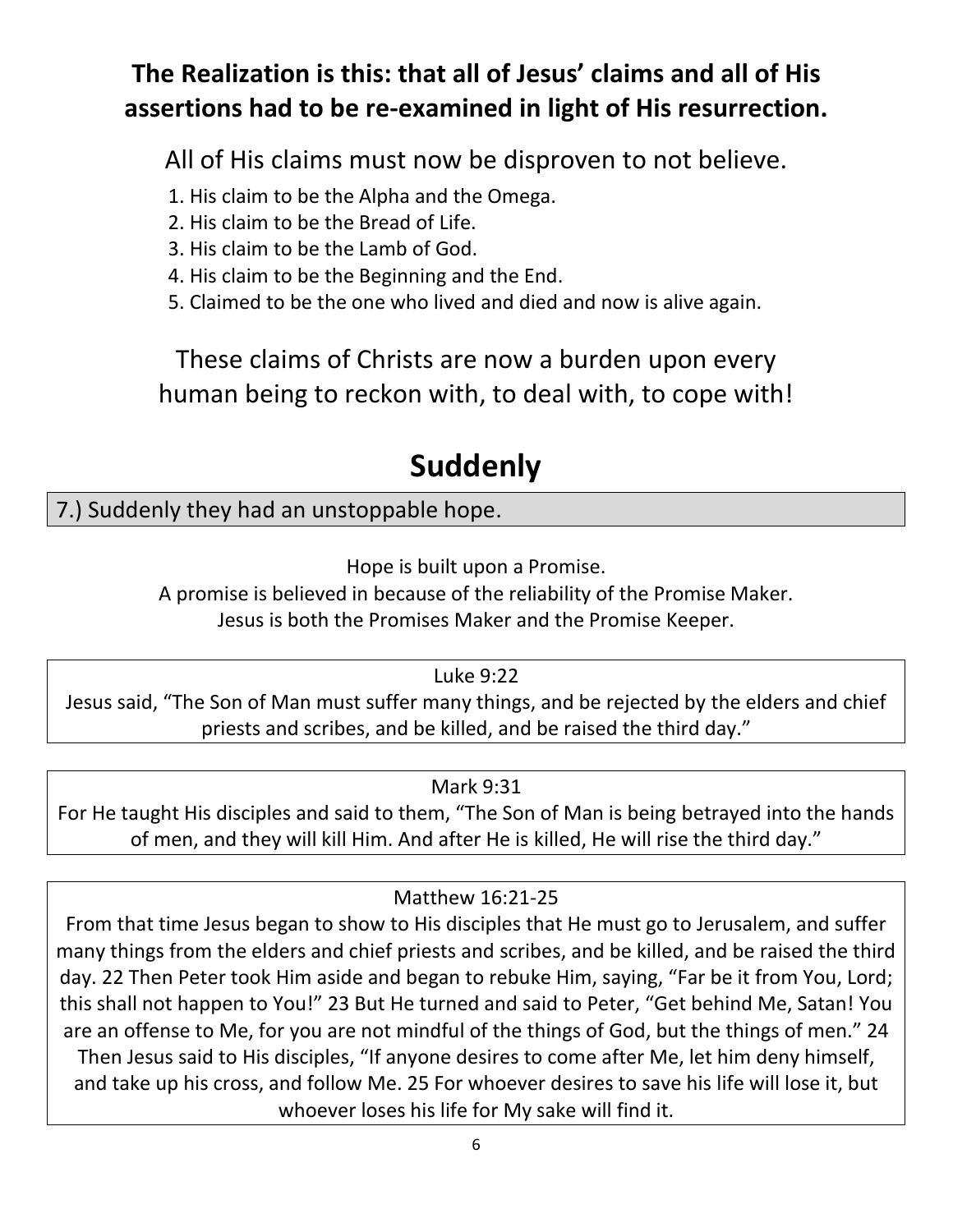1 Corinthians 15:14 And if Christ is not risen, then our preaching is empty and your faith is also empty.

**Empty** grk: kenos. foolish, futile, meaningless, powerless.

> Romans 1:16c For I am not ashamed of the gospel of Christ, for it is the power of God to salvation for everyone who believes,

# **Suddenly**

8.) Suddenly they were motivated.

"I find it interesting that motivation is a reaction. It's a reaction that comes from the discovery of evidence. Evidence naturally produces confidence, and confidence produces joy.

If there is joy in your life you will be motivated and motivating."

### Matthew 28:5-7a

But the angel answered and said to the women, *"Do not be afraid, for I know that you seek Jesus who was crucified.* 6 *He is not here; for He is risen, as He said. Come, see the place where the Lord lay.* 7a *And go quickly and tell His disciples that He is risen from the dead, and indeed He is going before you into Galilee;*

### Mark 16:8

So they went out quickly and fled from the tomb, for they trembled and were amazed. And they said nothing to anyone, for they were afraid.

### Luke 24:9-11

Then they returned from the tomb and told all these things to the eleven and to all the rest. 10 It was Mary Magdalene, Joanna, Mary the mother of James, and the other women with them, who told these things to the apostles. 11 And their words seemed to them like idle tales, and they did not believe them.

> Application: What Motivates You? Is that thing bigger than yourself? Is that thing worthy of your life?